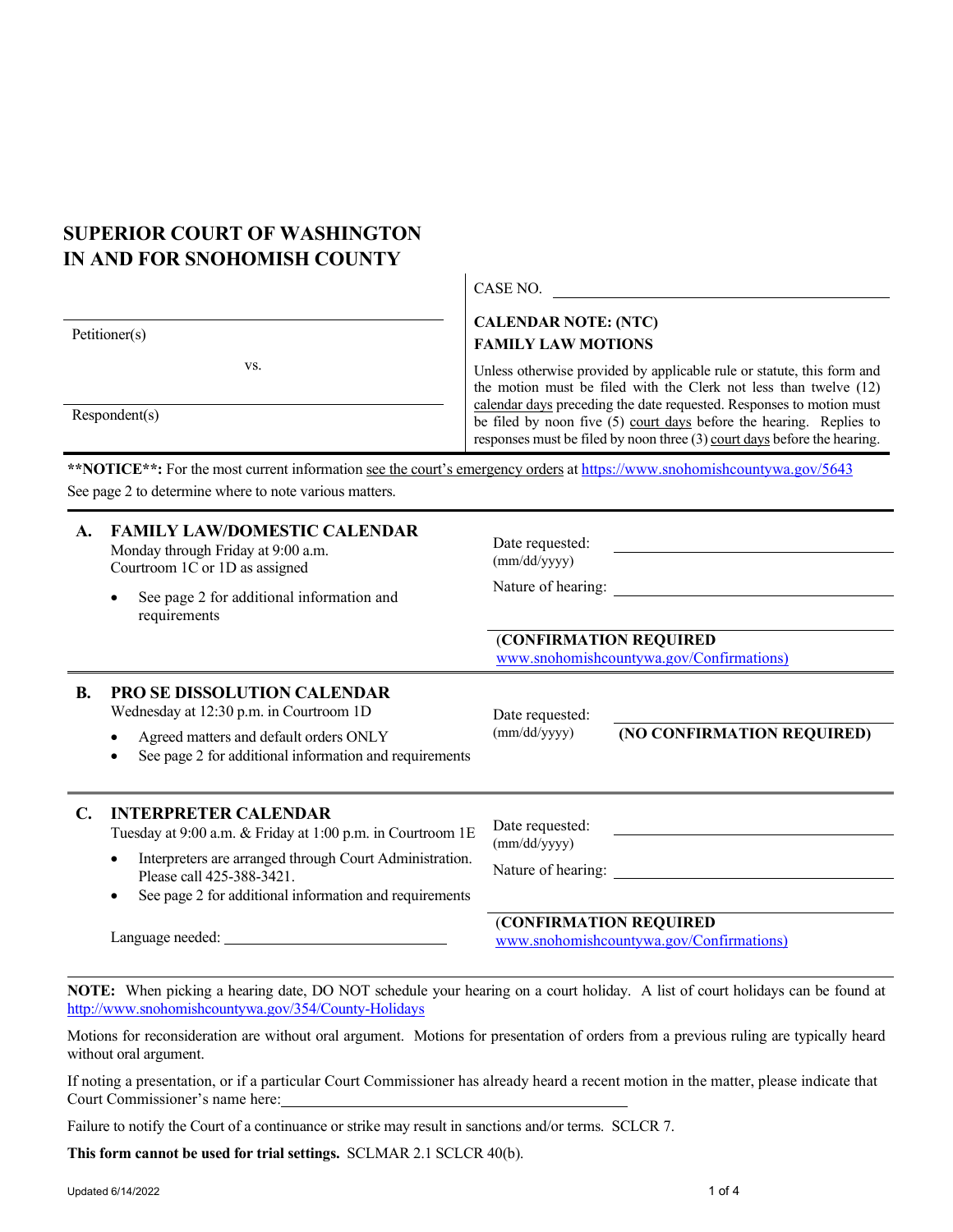## **WHERE TO NOTE VARIOUS MATTERS:**

SEE THE COURT'S MOST RECENT EMERGENCY ORDERS AT<https://www.snohomishcountywa.gov/5643> for information regarding current procedures. For the most current information regarding where to calendar various matters, See Administrative Order 11-22 which can be found here: [Administrative Orders | Snohomish County, WA -](https://www.snohomishcountywa.gov/1354/Administrative-Orders) Official Website (snohomishcountywa.gov).

**FAMILY LAW/DOMESTIC MOTIONS:** Most family law & domestic motions are heard on a Court Commissioner's calendar. The exceptions are matters relating to trial settings, trial continuances, motions for revision, and motions to enforce CR2A agreements; please refer to the Civil Motion calendar notes regarding these motions. Proposed orders shall be provided to the Court at the time working copies are submitted and consistent with court rules. Please note if the maximum hearing limit for the calendar is reached, your matter may be continued.

**INTERPRETER CALENDAR:** Interpreters are arranged by Court Administration at 425-388-3421. Court Administration accepts requests for interpreters from pro se litigants and all attorneys of record. All requestors have an ongoing obligation to provide Court Administration with correct and updated information regarding dates, times and locations of the hearings for which the interpreter is needed. The court requests five (5) days' notice for each hearing when possible. Proposed orders shall be provided to the Court at the time working copies are submitted and in compliance with court rules. Please note if the maximum hearing limit for the calendar is reached, your matter may be continued.

**SPECIAL SET/EXTENDED MOTIONS BEFORE A COMMISSIONER**: Special Set/Extended motions are set by the Commissioner only, not by a party or by counsel. Matters **may** be heard remotely. See below for instructions on how to appear remotely through Zoom. Proposed orders shall be provided to the Court at the time working copies are submitted and in compliance with court rules.

**CONFIRMATION NOTES:** Except for matters set on the Pro Se Dissolution calendar, all matters set on the Judge's Civil Motion Calendar, Presiding Judge's Motion Calendar or Court Commissioner Calendars must be confirmed prior to the hearing. Motions for Summary Judgment set on the Judge's Civil Motions calendar must be confirmed before 12:00 noon three (3) court days prior to the hearing; all other motions set on the above calendars must be confirmed before 12:00 noon two (2) court days prior to the hearing. During the confirmation window, confirmations are accepted for a 24-hour period beginning at 12:00 p.m. When determining your confirmation deadline, do not count weekends or court holidays. Confirmations can be made online at [www.snohomishcountywa.gov/Confirmations.](http://www.snohomishcountywa.gov/Confirmations) Online confirmations are highly preferred as the confirmation coordinator can respond more efficiently when there are questions or concerns. If you are unable to access the online confirmations webpage, you may call and leave a message with your name, case name, case number, hearing date and time, name of motion and calendar name at 425-388-3587. The Coordinator will not confirm receipt of your phone message and may not be able to answer questions by phone.

All matters specially set on a Judge's personal calendar must be set/confirmed/continued/stricken through the Judge's law clerk. Adoptions, reasonableness hearings and minor settlements are specially set on the Judge's Civil Motions calendar each Monday and are confirmed through the Civil Motions Judge's law clerk. Judge's law clerk contact information is available online a[t https://snohomishcountywa.gov/1345/Judicial-Officers.](https://snohomishcountywa.gov/1345/Judicial-Officers)

**REMOTE APPEARANCES**: If you have been notified that your hearing is occurring remotely, connect to the Zoom meeting **15 minutes prior to the start time of the hearing**. Once connected, you will be placed in a waiting room until the court admits you into the meeting room for your hearing. Failure to appear may be grounds to strike the hearing or proceed without the participation of any missing party.

## **Pursuant to CR 16, SCLAR 0.02(e)(4), and Administrative Order 37-20, the recording of any courtroom proceeding, without the express permission of the judicial officer, is strictly prohibited.**

To connect to your hearing via the Zoom application from a computer or tablet, find links to the meetings on the Superior Court Website at: [https://www.snohomishcountywa.gov/5657/Commissioner-Hearings](https://gcc01.safelinks.protection.outlook.com/?url=https%3A%2F%2Fwww.snohomishcountywa.gov%2F5657%2FCommissioner-Hearings&data=02%7C01%7Cbrittany.romero%40co.snohomish.wa.us%7Ce1e8462a259846b5bbb708d83350e049%7C6bd456aabc074218897c4d0a6a503ee2%7C1%7C0%7C637315769733402105&sdata=5ByRV0V6oe2iUQHzkusDHTnlgXM1%2FmTeF5RuMGDw7xk%3D&reserved=0)

To connect to your Zoom hearing via telephone, dial 253-215-8782 or find a more local number on Zoom's website at [https://zoom.us/.](https://zoom.us/) **If you wish to block your phone number from view in the zoom meeting dial \*67 followed by the phone number above.** Follow the prompts by entering the information contained in the table below for the appropriate calendar for your hearing. Make sure to confirm the location of your hearing using the following link before selecting a Zoom meeting from below: [Commissioner Daily Calendars | Snohomish County, WA -](https://www.snohomishcountywa.gov/5659/Commissioner-Daily-Calendars) Official Website (snohomishcountywa.gov)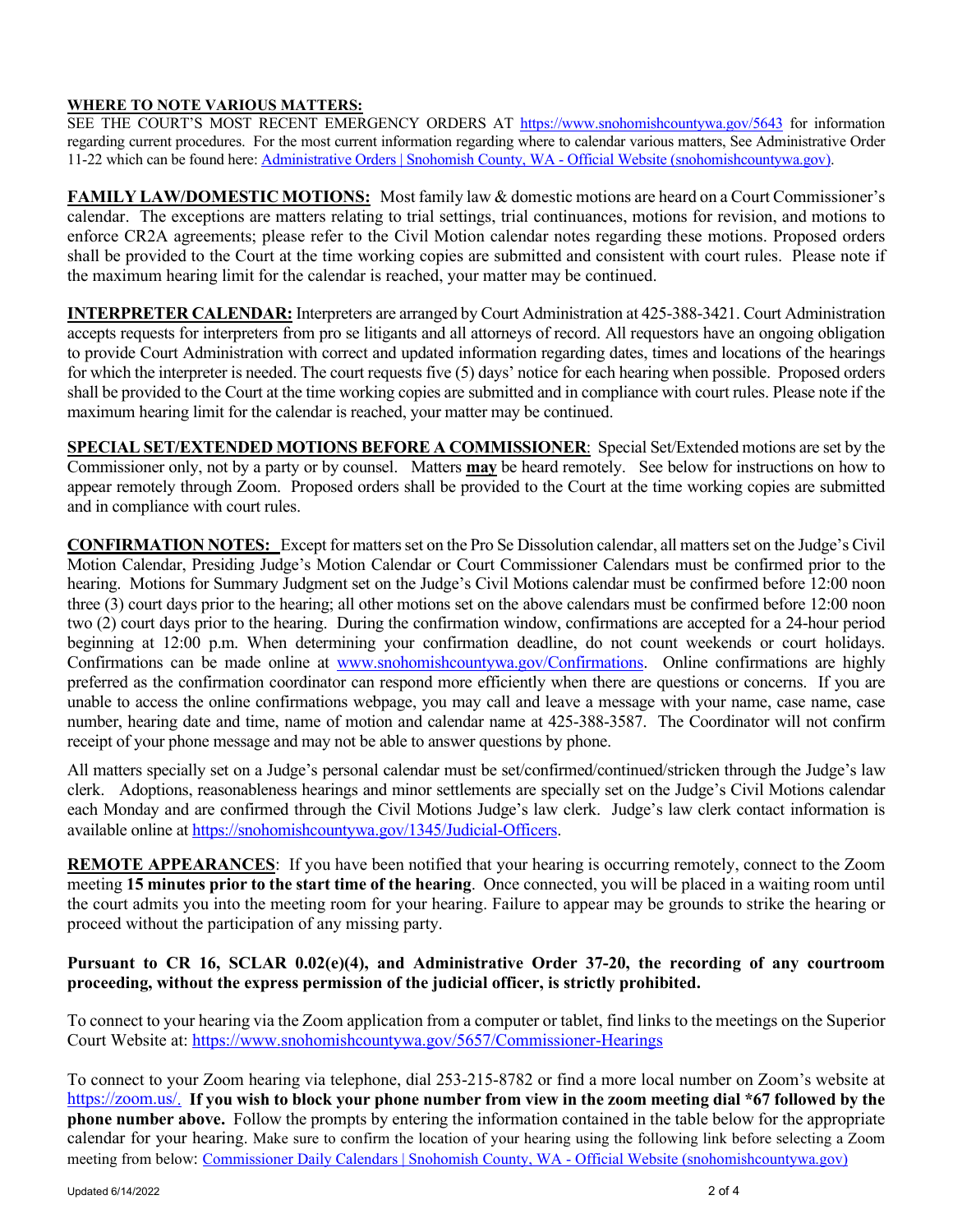If your hearing is **before July 4th, 2022,** you must use the applicable link directly below:

| Calendar       | Meeting ID    | Participant ID                | Password |
|----------------|---------------|-------------------------------|----------|
| Special Set 1B | 985 6007 0867 | None, press # only   $112442$ |          |
| Special Set 1C | 969 1121 4224 | None, press # only   $317296$ |          |
| Special Set 1D | 970 5626 6382 | None, press $#$ only          | 288722   |
| Special Set 1E | 980 9785 6107 | None, press # only   $183908$ |          |

If your hearing is **on or after July 5<sup>th</sup>, 2022**, you must use the applicable link below:

| Calendar                     | Meeting ID   | Participant ID        | Password |
|------------------------------|--------------|-----------------------|----------|
| Commissioner Courtroom 1B    | 569 104 5009 | None, press $\#$ only | 772071   |
| Commissioner Courtroom 1C    | 307 878 5917 | None, press $#$ only  | 821291   |
| Commissioner Courtroom 1D    | 753 915 9763 | None, press $#$ only  | 308792   |
| Commissioner Courtroom 1E    | 221 411 0318 | None, press $#$ only  | 559533   |
| Commissioner Courtroom DJJC3 | 643 690 6771 | None, press $\#$ only | 995624   |

Questions about telephonic appearances should be directed to the following:<br>Confirmations: SSC-HearingConfirmations@snoco.org

 $SSC$ -HearingConfirmations@snoco.org

Court Administration: [SuperiorCourtAdmin@snoco.org](mailto:SuperiorCourtAdmin@snoco.org)

Judge's law clerk contact information is available online at [https://www.snohomishcountywa.gov/1345/Judicial-](https://www.snohomishcountywa.gov/1345/Judicial-Officers)**[Officers](https://www.snohomishcountywa.gov/1345/Judicial-Officers)** 

| <b>NOTED BY:</b> | Pro Se:       | Petitioner                  | Respondent           |  |
|------------------|---------------|-----------------------------|----------------------|--|
|                  | Attorney for: | $\Box$ Plaintiff/Petitioner | Defendant/Respondent |  |
|                  |               |                             |                      |  |
|                  |               |                             |                      |  |
| Signature:       |               |                             |                      |  |
|                  |               |                             |                      |  |
| Printed Name:    |               |                             |                      |  |
| WSBA#:           |               |                             |                      |  |
| (If applicable)  |               |                             |                      |  |
| Address:         |               |                             |                      |  |
|                  |               |                             |                      |  |
| Phone Number:    |               |                             |                      |  |
|                  |               |                             |                      |  |
| Email Address:   |               |                             |                      |  |
|                  |               |                             |                      |  |